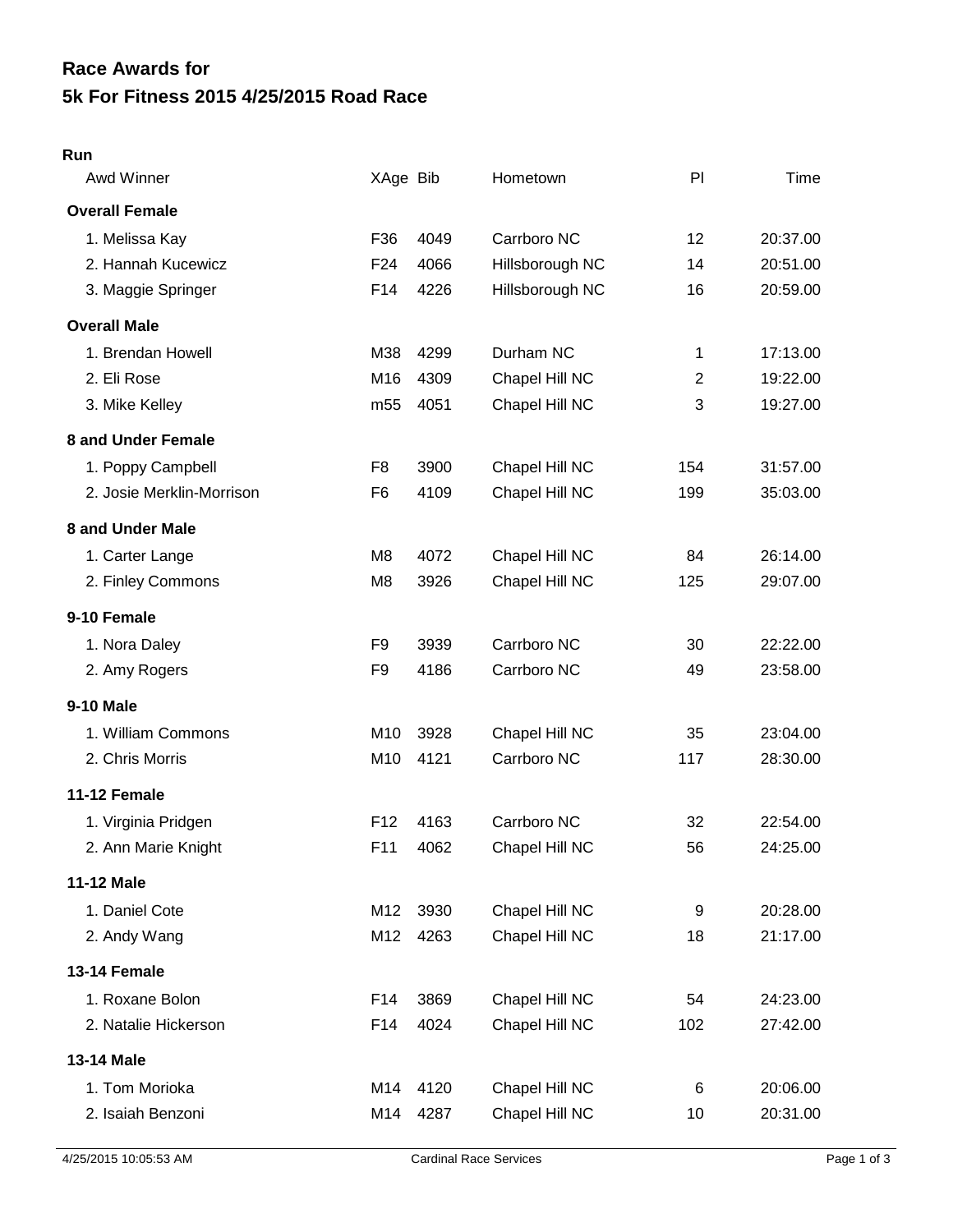## **15-16 Female** 1. Emily Easthom F15 3964 Chapel Hill NC 73 25:42.00 2. Cameron Blumhardt F16 3862 Chapel Hill NC 191 34:28.00 **15-16 Male** 1. marwan Obeid M15 3571 Chapel Hill NC 4 19:29.00 2. Ryan Combs M15 3925 Chapel Hill NC 8 20:28.00 **17-19 Female** 1. Hannah Field F19 3555 28 22:10.00 2. Unassigned - 3 Eligible Registrants **17-19 Male** 1. william macmillan m17 4089 Chapel Hill NC 5 19:46.00 2. Mathew Ortez M18 4134 Carrboro NC 42 23:26.00 **20-29 Female** 1. Jasmine Bethea F27 3858 Durham NC 33 22:59.00 2. Melinda Bowman F28 3873 Chapel Hill NC 58 24:45.00 **20-29 Male** 1. Ben Moore M23 3569 7 20:27.00 2. Chris Roszell M29 4189 Chapel Hill NC 22 21:45.00 **30-39 Female** 1. Amy Singer F38 4209 Hillsborough NC 21 21:23.00 2. Christen Campell F30 3556 74 25:46.00 **30-39 Male** 1. Jared Drexler M34 3961 Chapel Hill NC 17 21:01.00 2. Buddhi Khadka M33 4053 Durham NC 36 23:07.00 **40-49 Female** 1. Ellen Parker F43 3561 Chapel Hill NC 19 21:18.00 2. Michelle Hickerson F45 4023 Chapel Hill NC 50 24:04.00 **40-49 Male** 1. Glenn Gay **M49 3998** Carrboro NC 13 20:41.00 2. Glen Blumhardt M46 3864 Chapel Hill NC 47 23:52.00 **50-59 Female** 1. Elizabeth Ironside F53 4036 Carrboro NC 82 26:09.00 2. Cindy Anderson F55 3554 Chapel Hill NC 140 30:59.00 **50-59 Male** 1. William Brown M52 4288 Chapel Hill NC 20 21:21.00 2. Pavelid Castaneda M59 3911 Chapel Hill NC 38 23:16.00